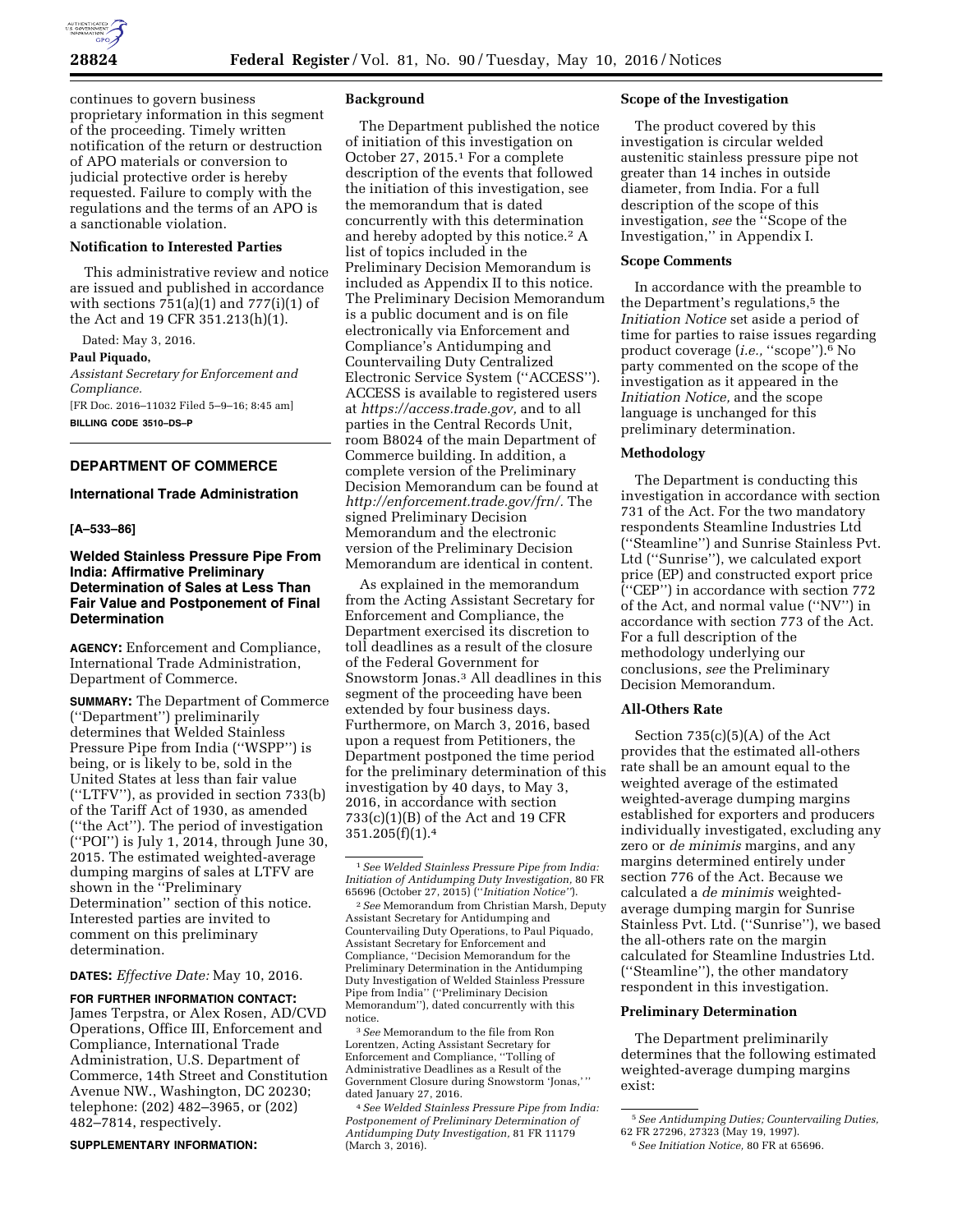|                                                                                              | Weighted-<br>average |
|----------------------------------------------------------------------------------------------|----------------------|
| Exporter/producer                                                                            | margin<br>(percent)  |
| Steamline Industries Ltd<br>Sunrise Stainless Pyt. Ltd. and<br>Sun Mark Stainless Pvt. I td. | 18.90                |
| (collectively, "Sunrise") <sup>7</sup>                                                       | *1.91<br>18.90       |

# \* (*de minimis*)

### **Suspension of Liquidation**

In accordance with section 733(d)(2) of the Act, we will direct U.S. Customs and Border Protection (CBP) to suspend liquidation of all entries of WSPP from India, with the exception of exports from Sunrise, as described in the scope of the investigation section entered, or withdrawn from warehouse, for consumption on or after the date of publication of this notice in the **Federal Register**. Pursuant to 19 CFR 351.205(d), we will instruct CBP to require a cash deposit equal to the weighted-average amount by which the NV exceeds CEP, as indicated in the chart above 8 adjusted where appropriate for export subsidies, as follows: the rate for Steamline, when adjusted for export subsidies, is 16.90 percent; the rate for all others producers or exporters, when adjusted for export subsidies, is also 16.90 percent. These suspension of liquidation instructions will remain in effect until further notice.

# **Disclosure and Public Comment**

We will disclose the calculations performed to interested parties in this proceeding within five days of the date of publication of this notice in accordance with 19 CFR 351.224(b). Interested parties are invited to comment on this preliminary determination. Case briefs or other written comments may be submitted to the Assistant Secretary for Enforcement and Compliance no later than seven days after the date on which the final verification report is issued in this proceeding, and rebuttal briefs, limited to issues raised in case briefs, may be submitted no later than five days after the deadline date for case briefs.9

Pursuant to 19 CFR 351.309(c)(2) and (d)(2), parties who submit case briefs or rebuttal briefs in this proceeding are encouraged to submit with each argument: (1) A statement of the issue; (2) a brief summary of the argument; and (3) a table of authorities.

Pursuant to 19 CFR 351.310(c), interested parties who wish to request a hearing must submit a written request to the Assistant Secretary for Enforcement and Compliance, U.S. Department of Commerce. All documents must be filed electronically using ACCESS. An electronically-filed request must be received successfully in its entirety by ACCESS by 5:00 p.m. Eastern Time, within 30 days after the date of publication of this notice.10 Requests should contain the party's name, address, and telephone number, the number of participants, and a list of the issues to be discussed. If a request for a hearing is made, the Department intends to hold the hearing at the U.S. Department of Commerce, 14th Street and Constitution Avenue NW., Washington, DC 20230, at a time and date to be determined. Parties should confirm by telephone the date, time, and location of the hearing two days before the scheduled date.

### **Verification**

As provided in section 782(i) of the Act, we intend to verify information relied upon in making our final determination.

# **Postponement of Final Determination and Extension of Provisional Measures**

Section 735(a)(2) of the Act provides that a final determination may be postponed until not later than 135 days after the date of the publication of the preliminary determination if, in the event of an affirmative preliminary determination, a request for such postponement is made by exporters who account for a significant proportion of exports of the subject merchandise, or in the event of a negative preliminary determination, a request for such postponement is made by Petitioners. 19 CFR 351.210(e)(2) requires that requests by respondents for postponement of a final antidumping determination be accompanied by a request for extension of provisional measures from a fourmonth period to a period not more than six months in duration.

On April 28, 2016, pursuant to 19 CFR 351.210(b) and (e), Sunrise requested that, contingent upon an affirmative preliminary determination of sales at LTFV, the Department postpone the final determination and that

provisional measures be extended to a period not to exceed six months.11

In accordance with section 735(a)(2)(A) of the Act and 19 CFR 351.210(b)(2)(ii), because (1) our preliminary determination is affirmative; (2) the requesting exporter accounts for a significant proportion of exports of the subject merchandise; and (3) no compelling reasons for denial exist, we are postponing the final determination and extending the provisional measures from a four-month period to a period not greater than six months. Accordingly, we will make our final determination no later than 135 days after the date of publication of this preliminary determination, pursuant to section  $735(a)(2)$  of the Act.<sup>12</sup>

# **International Trade Commission (''ITC'') Notification**

In accordance with section 733(f) of the Act, we will notify the ITC of our preliminary affirmative determination of sales at LTFV. Because the preliminary determination in this proceeding is affirmative, section 735(b)(2) of the Act requires that the ITC make its final determination whether the domestic industry in the United States is materially injured, or threatened with material injury, by reason of imports of WSPP from India before the later of 120 days after the date of this preliminary determination or 45 days after our final determination.

This determination is issued and published in accordance with sections 733(f) and 777(i)(1) of the Act and 19 CFR 351.205(c).

Dated: May 3, 2016.

# **Paul Piquado,**

*Assistant Secretary for Enforcement and Compliance.* 

#### **Appendix I**

### **Scope of the Investigation**

The merchandise covered by this investigation is circular welded austenitic stainless pressure pipe not greater than 14 inches in outside diameter. References to size are in nominal inches and include all products within tolerances allowed by pipe specifications. This merchandise includes, but is not limited to, the American Society for Testing and Materials (''ASTM'') A–312 or ASTM A–778 specifications, or comparable domestic or foreign specifications. ASTM A–358 products are only included when they are produced to meet ASTM A–312 or ASTM A–778 specifications, or comparable domestic or foreign specifications.

<sup>7</sup>We have preliminarily determined to collapse Sunrise with its affiliate Sun Mark Stainless Pvt, Ltd. (collectively, ''Sunrise''). *See* Memorandum to Brendan Quinn, Acting Director, Office III, ''Antidumping Duty Investigation on Welded Stainless Pressure Pipe from India: Preliminary Affiliation and Collapsing Memorandum for Sunrise Stainless Private Limited'' dated concurrently with this notice.

<sup>8</sup>*See Modification of Regulations Regarding the Practice of Accepting Bonds During the Provisional Measures Period in Antidumping and Countervailing Duty Investigations,* 76 FR 61042 (October 3, 2011).<br><sup>9</sup> See 19 CFR 351.309.

<sup>9</sup>*See* 19 CFR 351.309. 10*See* 19 CFR 351.310(c).

<sup>11</sup>*See* Letter to the Secretary of Commerce from Sunrise ''Extension Request for Final

Determination'' (April 28, 2016).

<sup>12</sup>*See also* 19 CFR 351.210(e).